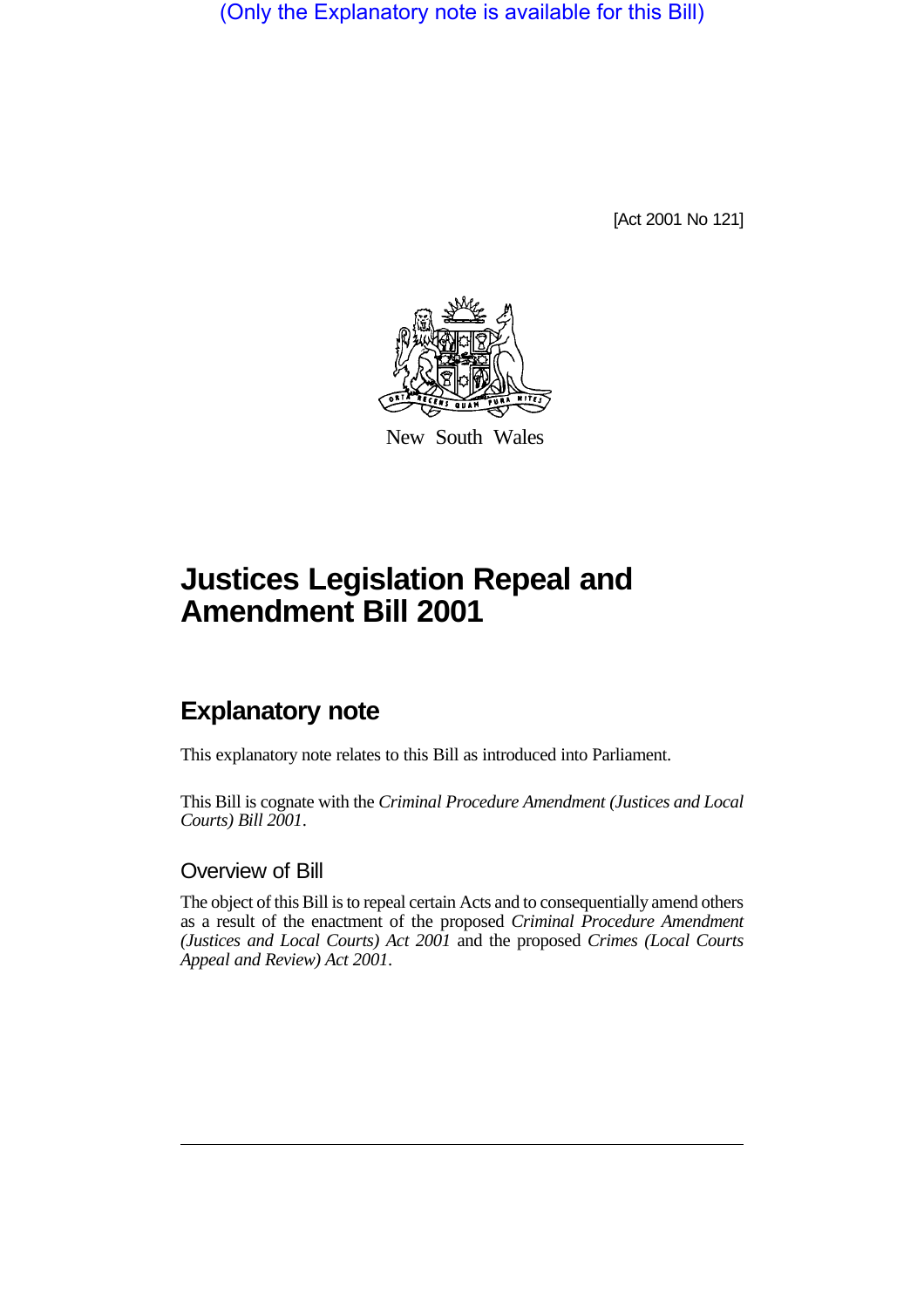Justices Legislation Repeal and Amendment Bill 2001 [Act 2001 No 121]

Explanatory note

#### Outline of provisions

**Clause 1** sets out the name (also called the short title) of the proposed Act.

**Clause 2** provides for the commencement of the proposed Act on a day or days to be appointed by proclamation.

**Clause 3** is a formal provision giving effect to the repeals of the Acts set out in Schedule 1.

**Clause 4** is a formal provision giving effect to the amendments to the Acts set out in Schedule 2.

### **Schedule 1 Repeals**

This Schedule lists the Acts to be repealed, including the *Justices Act 1902*, the *Supreme Court (Summary Jurisdiction) Act 1967* and other Acts amending those Acts.

## **Schedule 2 Amendment of Acts**

#### **Amendments to Local Courts Act 1982**

**Schedule 2.140** amends the *Local Courts Act 1982* for the following purposes:

- (a) to provide that a Local Court is to be constituted by a Magistrate sitting alone (see Schedule 2.140 [4]),
- (b) to make Local Courts courts of record (see Schedule 2.140 [5]),
- (c) to provide for the appointment and functions of registrars of Local Courts (instead of Clerks of Local Courts), including the issue of Ministerial guidelines relating to specified functions (see Schedule 2.140 [6]),
- (d) to omit the provision conferring the powers of a justice of the peace on Magistrates with the effect that they will lose powers relating to keeping the peace (see Schedule 2.140 [7]),
- (e) to confer on Local Courts the same powers as the District Court to deal with contempt of court (see Schedule 2.140 [11]),
- (f) to provide for a general rule-making power for matters required or permitted to be to dealt with by rules under any Act (see Schedule 2.140 [12]),

Explanatory note page 2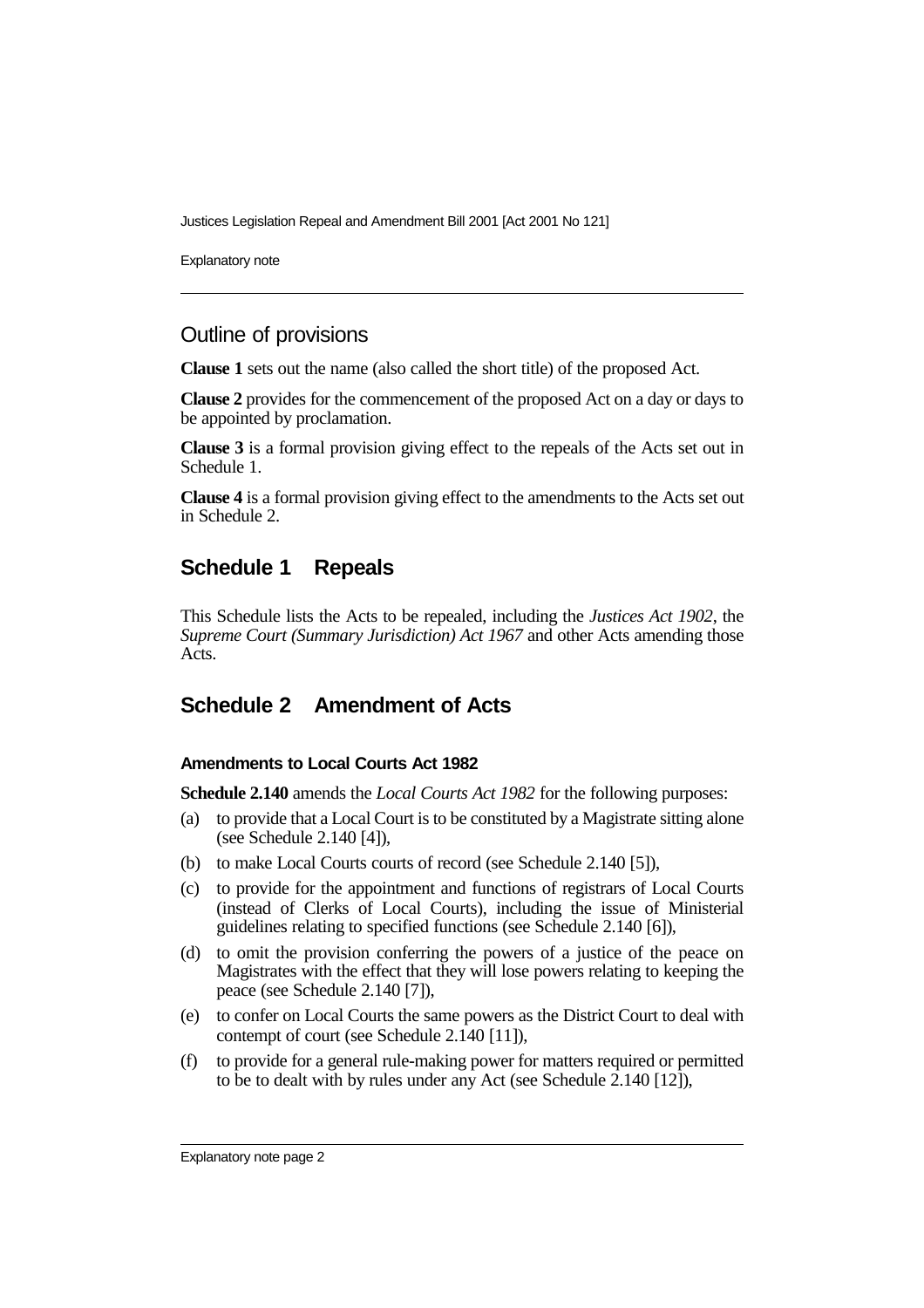Justices Legislation Repeal and Amendment Bill 2001 [Act 2001 No 121]

Explanatory note

- (g) to provide for the way in which matters (not relating to criminal offences) formerly dealt with by making a complaint under the *Justices Act 1902* are to be dealt with (see Schedule 2.140 [13]), including:
	- (i) setting out the matters to which the procedure is to apply, and
	- (ii) requiring matters to be commenced using an application notice, and
	- (iii) procedures for the conduct of hearings, and
	- (iv) appeals from the decisions of Local Courts in respect of such matters,
- (h) to make amendments consequential on the repeal of the *Justices Act 1902* and the amendments made by the proposed *Criminal Procedure Amendment (Justices and Local Courts) Act 2001* and the enactment of the proposed *Crimes (Local Courts Appeal and Review) Act 2001* and the proposed Act,
- (i) to make provision of a savings and transitional nature.

#### **Other amendments**

The proposed Act also amends various other Acts for the following purposes:

- (a) to change references to provisions of the *Justices Act 1902* and the *Supreme Court (Summary Jurisdiction) Act 1967* as a result of the repeal of those Acts and the enactment of amendments to the *Criminal Procedure Act 1986* by the proposed *Criminal Procedure Amendment (Justices and Local Courts) Act 2001* and the enactment of the *Crimes (Local Courts Appeal and Review) Act 2001*,
- (b) to change references to Clerks of Local Courts to registrars of Local Courts,
- (c) to omit references to Local Courts being constituted by a Magistrate sitting alone or by Justices,
- (d) to change references to Justices of the Peace where those references relate to Justices having powers of a judicial nature or of a nature related to an administrative or other function other than one in connection with the witnessing of documents,
- (e) to change outdated references to stipendiary Magistrates and Courts of Petty Sessions and other outdated references,
- (f) to amend the *Crimes Act 1900* to include a provision formerly contained in the *Justices Act 1902* relating to aiders and abettors being punishable as principals,